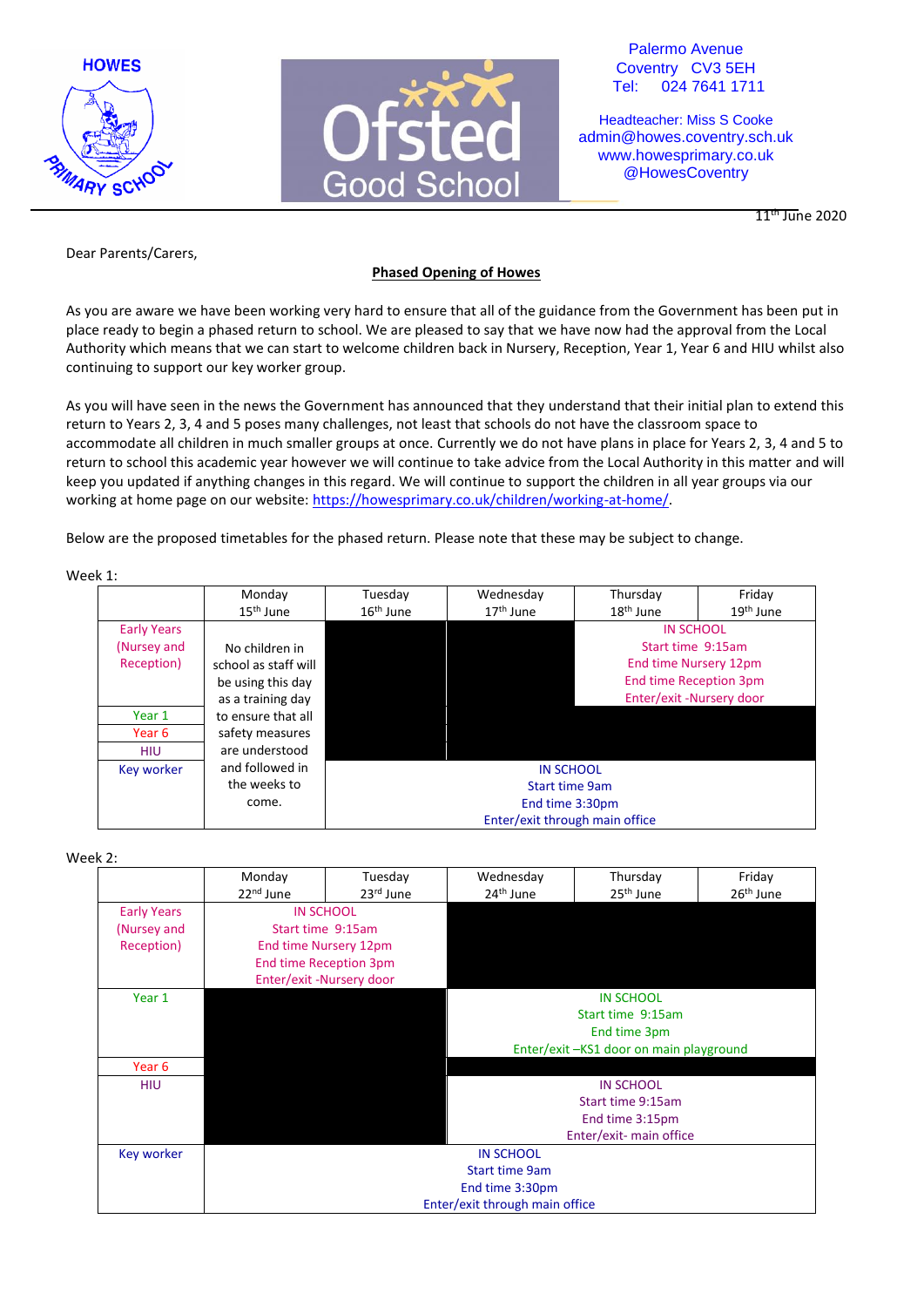| Week |  |
|------|--|
|------|--|

|                    | Monday                         | Tuesday                     | Wednesday                   | Thursday                 | Friday   |  |
|--------------------|--------------------------------|-----------------------------|-----------------------------|--------------------------|----------|--|
|                    | 29 <sup>th</sup> June          | 30 <sup>th</sup> June       | $1st$ July                  | $2nd$ July               | 3rd July |  |
| <b>Early Years</b> |                                |                             |                             | <b>IN SCHOOL</b>         |          |  |
| (Nursey and        | Start time 9:15am              |                             |                             |                          |          |  |
| Reception)         |                                |                             |                             | End time Nursery 12pm    |          |  |
|                    |                                |                             |                             | End time Reception 3pm   |          |  |
|                    |                                |                             |                             | Enter/exit -Nursery door |          |  |
| Year 1             |                                | <b>IN SCHOOL</b>            |                             |                          |          |  |
|                    |                                | Start time 9:15am           |                             |                          |          |  |
|                    | End time 3pm                   |                             |                             |                          |          |  |
|                    |                                | Enter/exit-KS1 door on main |                             |                          |          |  |
|                    | playground                     |                             |                             |                          |          |  |
| Year <sub>6</sub>  |                                |                             | <b>IN SCHOOL</b>            |                          |          |  |
|                    |                                |                             | <b>Start time 9am</b>       |                          |          |  |
|                    |                                |                             | End time 3:15pm             |                          |          |  |
|                    |                                |                             | Enter/exit-doors next to Y6 |                          |          |  |
| <b>HIU</b>         |                                | <b>IN SCHOOL</b>            |                             |                          |          |  |
|                    | Start time 9:15am              |                             |                             |                          |          |  |
|                    |                                | End time 3:15pm             |                             |                          |          |  |
|                    |                                | Enter/exit- main office     |                             |                          |          |  |
| <b>Key worker</b>  | <b>IN SCHOOL</b>               |                             |                             |                          |          |  |
|                    |                                | <b>Start time 9am</b>       |                             |                          |          |  |
|                    |                                |                             | End time 3:30pm             |                          |          |  |
|                    | Enter/exit through main office |                             |                             |                          |          |  |

# Week 4:

|                    | Monday                         | Tuesday                     | Wednesday                              | Thursday                | Friday                |  |
|--------------------|--------------------------------|-----------------------------|----------------------------------------|-------------------------|-----------------------|--|
|                    | 6 <sup>th</sup> July           | 7 <sup>th</sup> July        | 8 <sup>th</sup> July                   | 9 <sup>th</sup> July    | 10 <sup>th</sup> July |  |
| <b>Early Years</b> | <b>IN SCHOOL</b>               |                             |                                        |                         |                       |  |
| (Nursey and        | Start time 9:15am              |                             |                                        |                         |                       |  |
| Reception)         | End time Nursery 12pm          |                             |                                        |                         |                       |  |
|                    | <b>End time Reception 3pm</b>  |                             |                                        |                         |                       |  |
|                    |                                | Enter/exit -Nursery door    |                                        |                         |                       |  |
| Year 1             |                                |                             |                                        | <b>IN SCHOOL</b>        |                       |  |
|                    |                                |                             |                                        | Start time 9:15am       |                       |  |
|                    |                                |                             | End time 3pm                           |                         |                       |  |
|                    |                                |                             | Enter/exit-KS1 door on main playground |                         |                       |  |
| Year <sub>6</sub>  |                                | <b>IN SCHOOL</b>            |                                        |                         |                       |  |
|                    |                                | <b>Start time 9am</b>       |                                        |                         |                       |  |
|                    | End time 3:15pm                |                             |                                        |                         |                       |  |
|                    |                                | Enter/exit-doors next to Y6 |                                        |                         |                       |  |
| <b>HIU</b>         |                                |                             |                                        | <b>IN SCHOOL</b>        |                       |  |
|                    |                                |                             |                                        | Start time 9:15am       |                       |  |
|                    |                                |                             |                                        | End time 3:15pm         |                       |  |
|                    |                                |                             |                                        | Enter/exit- main office |                       |  |
| Key worker         |                                |                             | <b>IN SCHOOL</b>                       |                         |                       |  |
|                    |                                |                             | <b>Start time 9am</b>                  |                         |                       |  |
|                    |                                |                             | End time 3:30pm                        |                         |                       |  |
|                    | Enter/exit through main office |                             |                                        |                         |                       |  |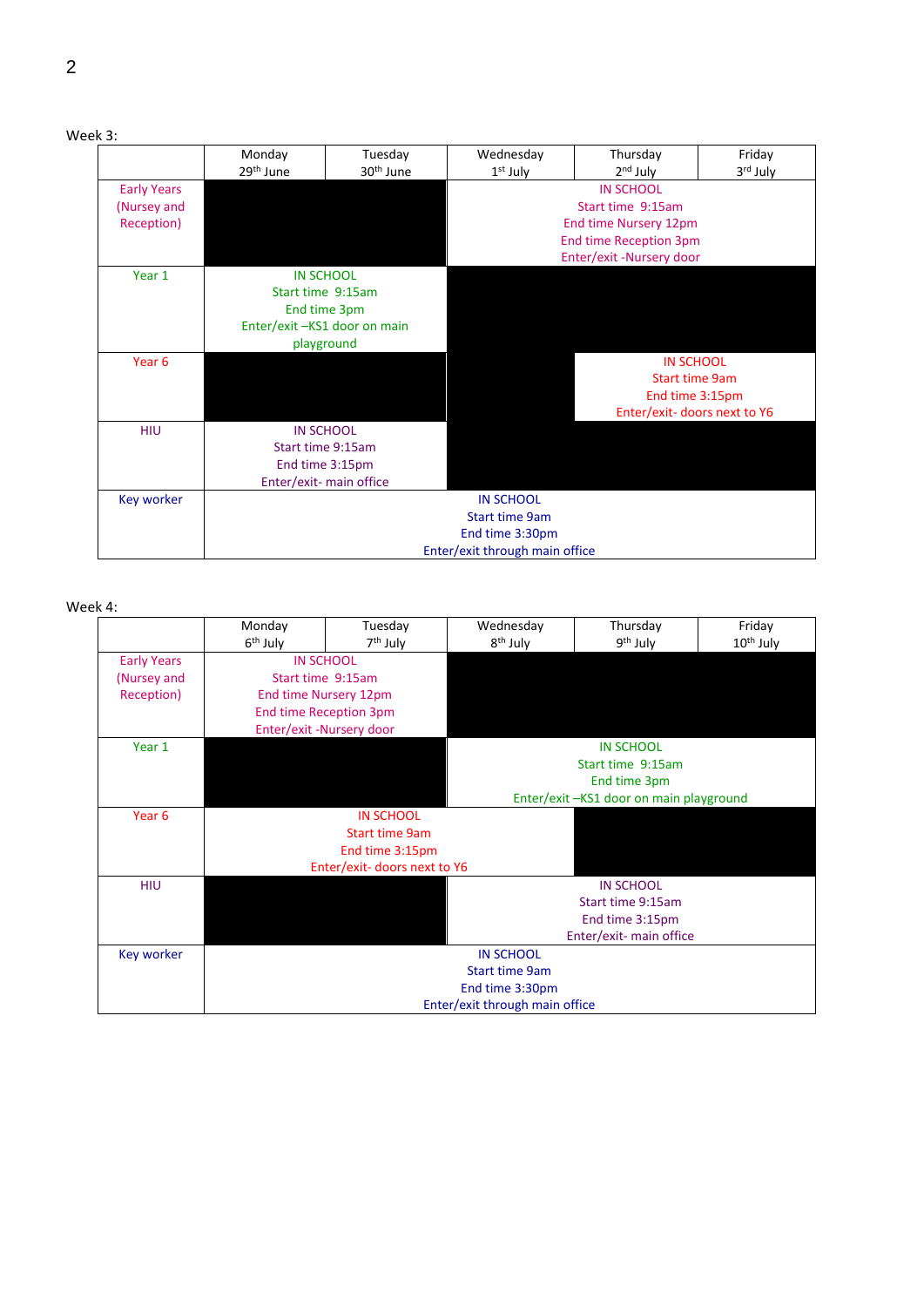|                    | Monday                  | Tuesday                     | Wednesday                                 | Thursday                      | Friday                |  |
|--------------------|-------------------------|-----------------------------|-------------------------------------------|-------------------------------|-----------------------|--|
|                    | 13 <sup>th</sup> July   | 14 <sup>th</sup> July       | $15th$ July                               | $16th$ July                   | 17 <sup>th</sup> July |  |
| <b>Early Years</b> |                         |                             |                                           | <b>IN SCHOOL</b>              |                       |  |
| (Nursey and        |                         |                             | Start time 9:15am                         |                               |                       |  |
| Reception)         |                         |                             |                                           | End time Nursery 12pm         |                       |  |
|                    |                         |                             |                                           | <b>End time Reception 3pm</b> |                       |  |
|                    |                         |                             |                                           | Enter/exit -Nursery door      |                       |  |
| Year 1             | <b>IN SCHOOL</b>        |                             |                                           |                               |                       |  |
|                    | Start time 9:15am       |                             |                                           |                               |                       |  |
|                    | End time 3pm            |                             |                                           |                               |                       |  |
|                    |                         | Enter/exit-KS1 door on main |                                           |                               |                       |  |
|                    | playground              |                             |                                           |                               |                       |  |
| Year 6             |                         |                             | <b>IN SCHOOL</b>                          |                               |                       |  |
|                    |                         |                             | <b>Start time 9am</b>                     |                               |                       |  |
|                    |                         |                             | End time 3:15pm                           |                               |                       |  |
|                    |                         |                             | Enter/exit- doors next to Y6              |                               |                       |  |
| <b>HIU</b>         | <b>IN SCHOOL</b>        |                             |                                           |                               |                       |  |
|                    | Start time 9:15am       |                             |                                           |                               |                       |  |
|                    | End time 3:15pm         |                             |                                           |                               |                       |  |
|                    | Enter/exit- main office |                             |                                           |                               |                       |  |
| <b>Key worker</b>  |                         |                             | <b>IN SCHOOL</b><br><b>Start time 9am</b> |                               |                       |  |
|                    |                         |                             |                                           |                               |                       |  |
|                    |                         |                             | End time 3:30pm                           |                               |                       |  |
|                    |                         |                             | Enter/exit through main office            |                               |                       |  |

Please take note of when your child's year group will be in school. Where the year group is blocked out, the children **must not** attend school.

You will notice that we have staggered start and end times for the different groups. This is to ensure that all families can follow social distancing during the busy start and end of the day. We have also identified which door your child will enter and exit through. We will ensure that the playgrounds and paths are marked with social distancing measures to ensure that you can wait safely.

#### **Entering and exiting school**

We ask that all families enter and leave via Palermo Avenue (the side gate will not be open). We will ask you to enter via the main path and to leave through the vehicle gate which will be left open. Please do not drive up Palermo Avenue or into the carpark as this could cause injury to families.

We ask that only one parent comes with the children. In order to minimise the risk of any infection spreading, parents will not be permitted inside the school building. If your child is upset when they are due to enter the school, staff will not be able to assist you in getting your child inside the building. If they do not leave you willingly then they will have to go home with you that day. Staff safety is also essential at this time.

#### **Lunches**

If your child is eligible for Infant Free School Meals or Free School Meals then a school packed lunch can be provided for them. If your child is eligible for FSM and you choose to take the school packed lunch option then you will no longer be eligible to receive the weekly vouchers.

If your child is not taking a school packed lunch, please send a packed lunch from home in a disposable bag with your child each day. Please ensure that your child brings with them items that they are able to open themselves as staff need to maintain a social distance where possible.

All children will need to bring their own named water bottle each day. The children must not bring any other bags/book bags or equipment from home.

Week 5: